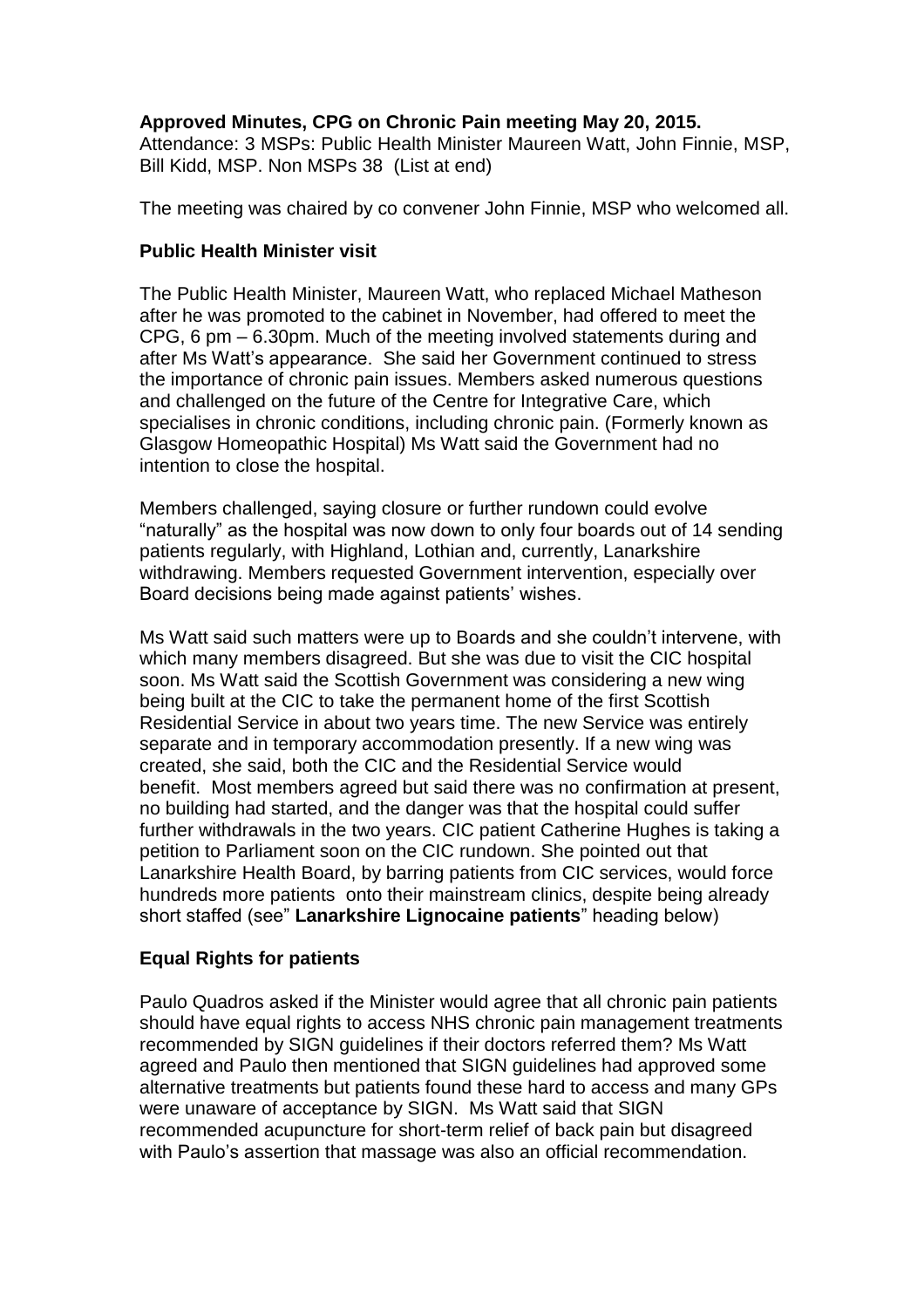**Waiting Lists for mainstream NHS Pain clinics.** Elizabeth Porterfield of Clinical Priorities said Ms Watt is responding to a CPG request for waiting list figures at all Scottish chronic pain clinics; these should be published in November.

**Benefits cuts & chronic pain patients**: Claire Schiavone, a young chronic pain patient, highlighted the plight of chronic pain patients in Benefits assessments by the Westminster controlled DWP. She said many felt they were being singled out for loss of benefits, which had even lost some their homes and that assessors showed little or no knowledge of chronic pain.

**Sub Groups** The meeting approved a proposed Benefits sub committee being worked on in relation to chronic pain sufferers and a separate sub on CAM and the CIC hospital, if enough people volunteered and showed this viable.

### **Lanarkshire Lignocaine patients: update.**

Thanks from patients was expressed to the CPG for taking up their cases after four Lanarkshire patients told the CPG that staff shortage at Lanarkshire clinics meant they were many weeks over time on their Lignocaine infusions, which had "changed our lives". They returned quickly to unbearable pain levels if infusions were delayed. Thanks also went to Liz Porterfield of Clinical Priorities who contacted Lanarkshire HB and pursued.

The patients reported that infusion regularity had subsequently improved, with nurses used more. But the meeting agreed that Lanarkshire shortages must be watched. The patients stressed that the Lanarkshire pain clinicians had always been "superb" but were clearly short of staff. One patient reported it would be January before she could see her consultant.

It is not known if improvements affect only the four patients who reached the CPG to complain. But Lanarkshire's promised review of conventional pain services, started around Dec/Jan, and promised for May, is still not ready, according to the Lignocaine patients.

Minutes of meeting on February 24 2015 approved unanimously. AGM: Co conveners re-elected unanimously: Bill Kidd, SNP, Neil Findlay, Lab, John Finnie Independent & Green Group. Hon Secretary Dorothy-Grace Elder re-elected unanimously.

### ATTENDANCE:

### 41 (including 3 MSPs)

Dr David Weeks, Irene Logan, Hazel Young, Kathleen Powderly, Kevin McGhee, Diane Goodwin, Prof Tim Eden, Dr Jackie Mardon, Susan Archibald, Dorothy-Grace Elder, John Thomson, Lloyd Mawson, Christine Martin, Dr Helen Jackson, Gabrielle Stewart, Mairi O'Keefe, Claire Schiavone, Paulo Quadros, Liz Porterfield, Dr Pat Roche, Catherine Hughes, Anne Hughes, Anne Simpson, Jean Erskine, Geraldine McGuigan, Chris Mercer Janice Connelly , Ian Brogan, Patricia Donnachie, Phil Atkinson, Tasneem Nadeem, Muhammad Nadeem, Javed Akhtar, Elaine Hamilton, Lara Grant, Maureen McAllister , Fiona Robinson, Louise Clark.